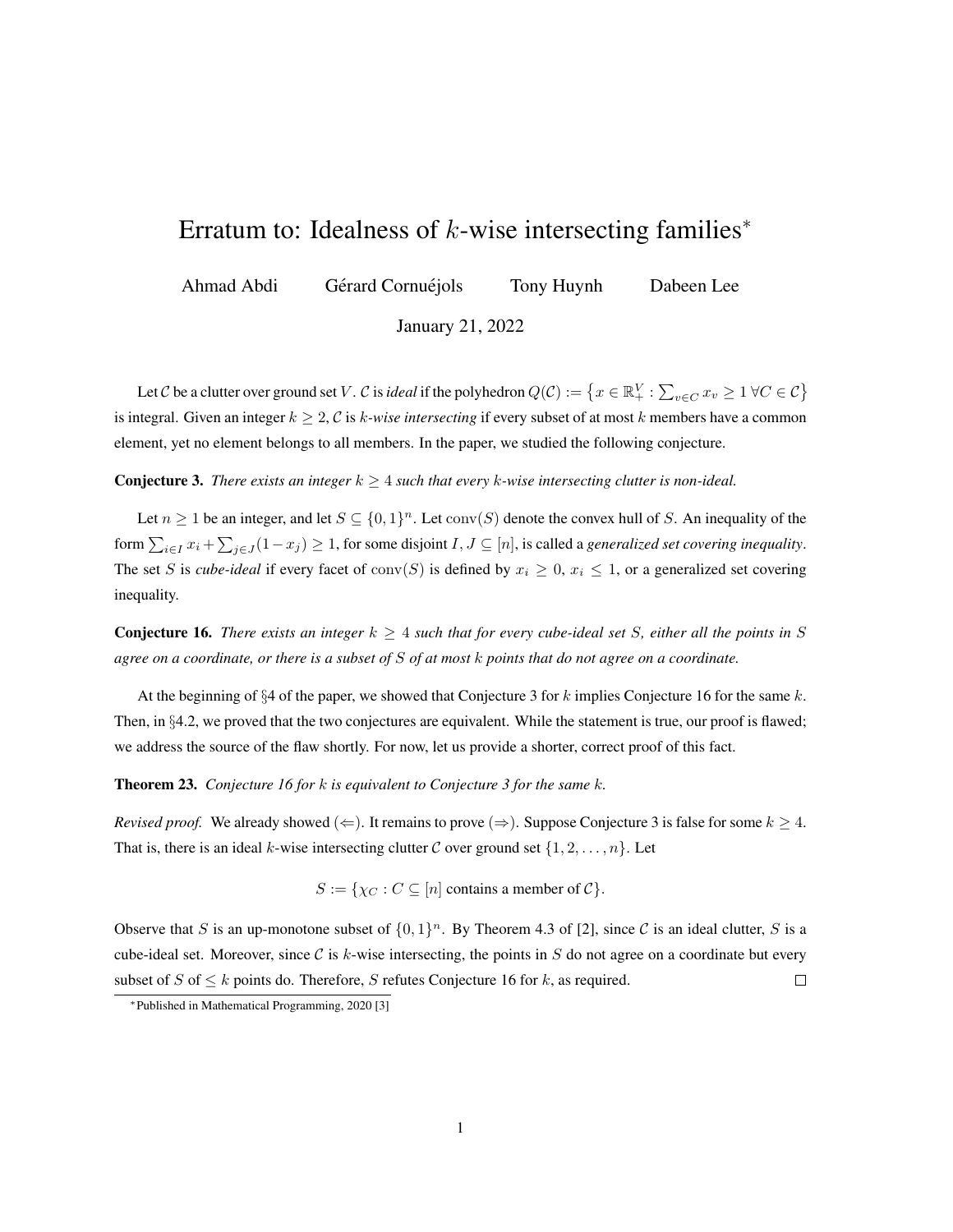The culprit. The previous proof of Theorem 23 relied on Theorem 22, but there is an oversight in the proof of that theorem. More specifically, the last two sentences of the proof of Claim 3, starting with "Thus, to finish the proof," and ending with "We leave this as an easy exercise for the reader." are incorrect. As a result, we retract the second claim of Theorem 22, as follows.

**Theorem 22.** Let C be an ideal tangled clutter. Then  $\text{core}(\mathcal{C})$  is a duplication of a cuboid. Moreover,  $\text{core}(\mathcal{C})$  is *an ideal tangled clutter.*

In particular, we do not prove that every ideal tangled clutter has an ideal core (though this has been proved using more advanced machinery recently [1]). The only result in the paper that relies on Theorem 22 is Theorem 23, which remains correct.

Fixing Theorem 22. The proof of Theorem 22 can be expanded to show something different. Moving forward, we use terminology and results from our paper without recalling them.

**Theorem 22a.** Let C be an ideal tangled clutter over ground set V, let  $G = (V, E)$  be the bipartite graph *over vertex set* V *whose edges correspond to the minimum covers of* C, and let  $\{U_1, V_1\}, \ldots, \{U_r, V_r\}$  be the *bipartitions of the connected components of* G*. Then the following statements hold:*

- *1.*  $\operatorname{core}(\mathcal{C})$  *is a tangled clutter.*
- 2. For each  $i \in [r]$ , pick  $u_i \in U_i$  and  $v_i \in V_i$ . Let C' be the clutter over ground set  $\{u_1, v_1, \ldots, u_r, v_r\}$ *obtained from*  $\text{core}(\mathcal{C})$  *after contracting*  $V - \{u_1, v_1, \ldots, u_r, v_r\}$ *. Then*  $\text{conv}(\{\chi_C : C \in \mathcal{C}'\})$  *can be described by*  $z \ge 0$ *,*  $z_{u_i} + z_{v_i} = 1$ *,*  $i \in [r]$ *<i>, and*

$$
\sum_{B \cap U_i \neq \emptyset} |B \cap U_i| z_{u_i} + \sum_{B \cap V_j \neq \emptyset} |B \cap V_j| z_{v_j} \ge 1
$$

*for every minimal cover B of*  $\mathcal C$  *such that for each*  $i \in [r]$ *,*  $B \cap (U_i \cup V_i) \subseteq U_i$  *or*  $V_i$ *.* 

*3.* C' is the cuboid of some subset  $S \subseteq \{0,1\}^r$ , where  $\text{conv}(S)$  is defined by  $0 \le x \le 1$ , and

$$
\sum_{B \cap U_i \neq \emptyset} |B \cap U_i| x_i + \sum_{B \cap V_j \neq \emptyset} |B \cap V_j| (1 - x_j) \ge 1
$$

*for every minimal cover B of*  $\mathcal C$  *such that for each*  $i \in [r]$ *,*  $B \cap (U_i \cup V_i) \subseteq U_i$  *or*  $V_i.$ 

*Proof.* By Proposition 20 (3), for each  $i \in [r]$ , the elements in  $U_i$  are duplicates in core(C), the elements in  $V_i$  are duplicates in  $\text{core}(\mathcal{C})$ , and  $|\{u, v\} \cap C| = 1$  for all  $u \in U_i$ ,  $v \in V_i$  and  $C \in \text{core}(\mathcal{C})$ . That is, each  $C \in \text{core}(\mathcal{C})$  is determined by r binary choices; in each connected component of G, C must contain exactly one of the two parts of the bipartition. This allows a more concise representation of the core. For each  $C \in \text{core}(\mathcal{C})$ , define  $p_C \in \{0,1\}^r$  such that

$$
(p_C)_i = \begin{cases} 0 & \text{if } C \cap (U_i \cup V_i) = V_i \\ 1 & \text{if } C \cap (U_i \cup V_i) = U_i \end{cases}
$$

Let  $S := \{p_C : C \in \text{core}(\mathcal{C})\} \subseteq \{0, 1\}^r$ . Then  $\text{core}(\mathcal{C})$  is a duplication of  $\text{cuboid}(S)$ .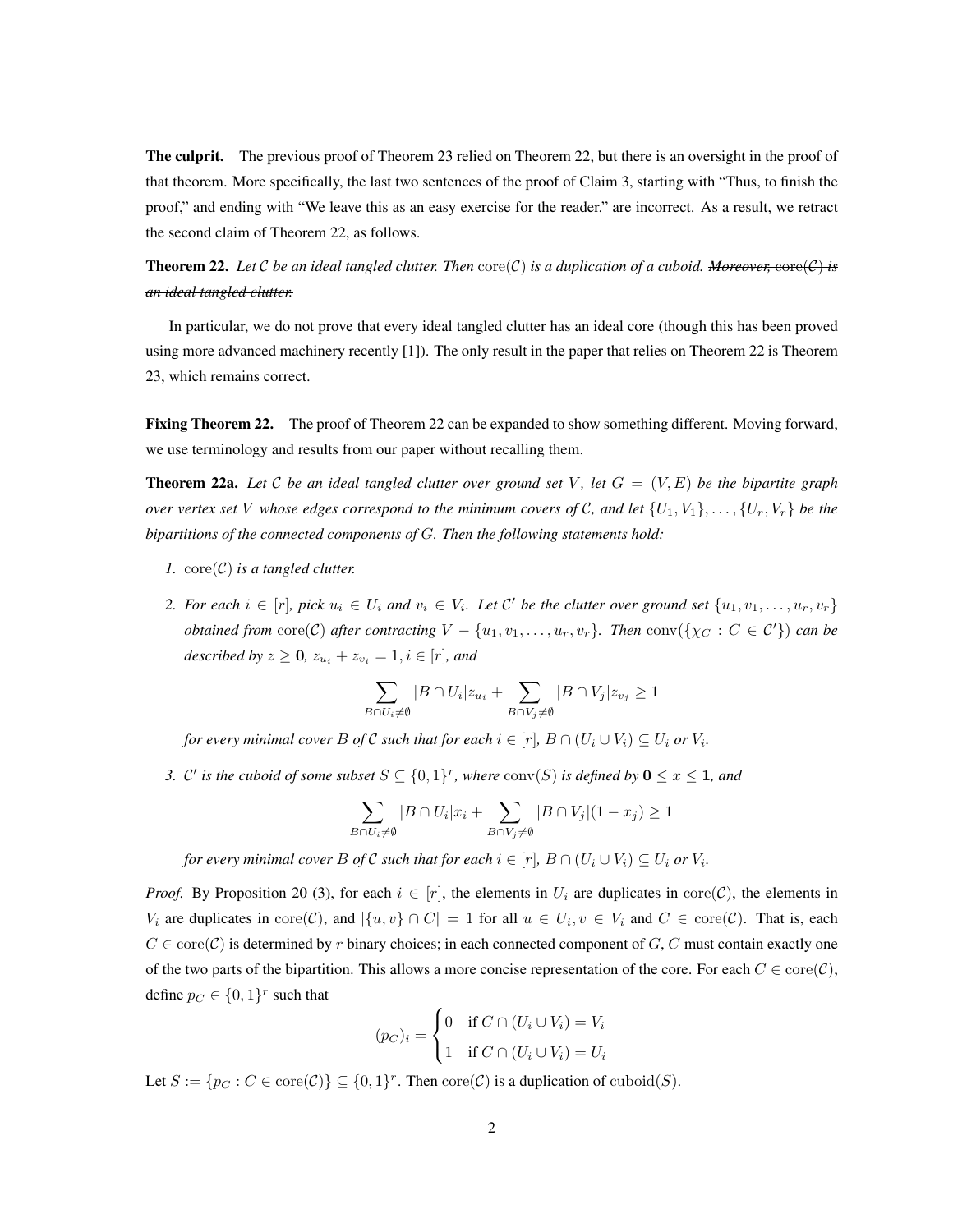**Claim 1.**  $\operatorname{core}(\mathcal{C})$  is a tangled clutter, so (1) holds.

*Proof of Claim.* As a subset of C,  $\text{core}(\mathcal{C})$  has covering number at most two, and every element of it appears in a cover of cardinality two. Thus, to prove the claim, it suffices to show that  $\text{core}(\mathcal{C})$  has covering number at least two. Let y be a fractional packing of C of value two. Then support $(y) \subseteq \text{core}(\mathcal{C})$  by Proposition 20 (1), so y is also a fractional packing of core $(C)$ . Subsequently, core $(C)$  has covering number at least two, as required.  $\diamondsuit$ 

We know that

$$
\{\chi_C : C \in \text{core}(\mathcal{C})\} = \{\chi_C : C \in \mathcal{C}\} \cap \{x : x_u + x_v = 1, \{u, v\} \in E\}.
$$
 (\*)

**Claim 2.**  $conv\{\chi_C : C \in core(C)\} = Q(b(C)) \cap \{x : x_u + x_v = 1, \{u, v\} \in E\}.$ 

*Proof of Claim.* ( $\subseteq$ ) follows immediately from  $(\star)$ .  $(\supseteq)$  Pick a point  $x^*$  in the set on the right-hand side. Clearly,  $x^* \in Q(b(\mathcal{C}))$ . Since C is ideal, so is  $b(\mathcal{C})$ , implying that for some  $\lambda \in \mathbb{R}_+^{\mathcal{C}}$  with  $\sum_{C \in \mathcal{C}} \lambda_C = 1$ , we have that

$$
x^* \ge \sum_{C \in \mathcal{C}} \lambda_C \chi_C.
$$

Since for all  $\{u, v\} \in E$ , we have that  $x_u^* + x_v^* = 1$  and  $\{u, v\} \in b(C)$ , equality must hold above and by  $(\star)$ , if  $\lambda_C > 0$  then  $C \in \text{core}(\mathcal{C})$ . Hence,  $x^* \in \text{conv}\{\chi_C : C \in \text{core}(\mathcal{C})\}$ , as required.

For each  $i \in [r]$ , pick  $u_i \in U_i$  and  $v_i \in V_i$ , and let C' be the clutter over ground set  $\{u_1, v_1, \ldots, u_r, v_r\}$ obtained from  $\text{core}(\mathcal{C})$  after contracting  $V - \{u_1, v_1, \ldots, u_r, v_r\}$ . Notice that  $|\{u_i, v_i\} \cap C| = 1$  for all  $i \in [r]$ and  $C \in \mathcal{C}'$ . Observe that  $\mathcal{C}'$  is nothing but  $\mathrm{cuboid}(S)$ .<sup>1</sup>

**Claim 3.** conv({ $\chi_C : C \in C'$ }) can be described by  $z \ge 0$ ,  $z_{u_i} + z_{v_i} = 1$ ,  $i \in [r]$ , and

$$
\sum_{B \cap U_i \neq \emptyset} |B \cap U_i| z_{u_i} + \sum_{B \cap V_j \neq \emptyset} |B \cap V_j| z_{v_j} \ge 1
$$

for every  $B \in b(\mathcal{C})$  such that for each  $i \in [r]$ ,  $B \cap (U_i \cup V_i) \subseteq U_i$  or  $V_i$ . Thus, (2) holds.

*Proof of Claim.* Observe that  $conv\{\chi_C : C \in C'\}$  is the projection of  $conv\{\chi_C : C \in core(C)\}$  onto the coordinates  $\{u_i, v_i : i \in [r]\}\$ . Thus, to give a description for  $conv\{\chi_C : C \in C'\}$ , we may apply Fourier-Motzkin Elimination to the description of  $\text{conv}\{\chi_C : C \in \text{core}(\mathcal{C})\}$  given by Claim 2, thereby giving us the claimed description.  $\Diamond$ 

**Claim 4.** conv $(S)$  is defined by  $0 \le x \le 1$ , and

$$
\sum_{B \cap U_i \neq \emptyset} |B \cap U_i| x_i + \sum_{B \cap V_j \neq \emptyset} |B \cap V_j| (1 - x_j) \geq 1
$$

for every minimal cover B of C such that for each  $i \in [r]$ ,  $B \cap (U_i \cup V_i) \subseteq U_i$  or  $V_i$ . Thus, (3) holds.

*Proof of Claim.* This follows from Claim 3 by another application of Fourier-Motzkin Elimination.  $\Diamond$ 

 $\Box$ 

Claim 4 finishes the proof.

 $1$ Up to here, our proof is almost identical to the proof of Theorem 22, except that the statement of Claim 2 has been slightly revised to a more convenient formulation.